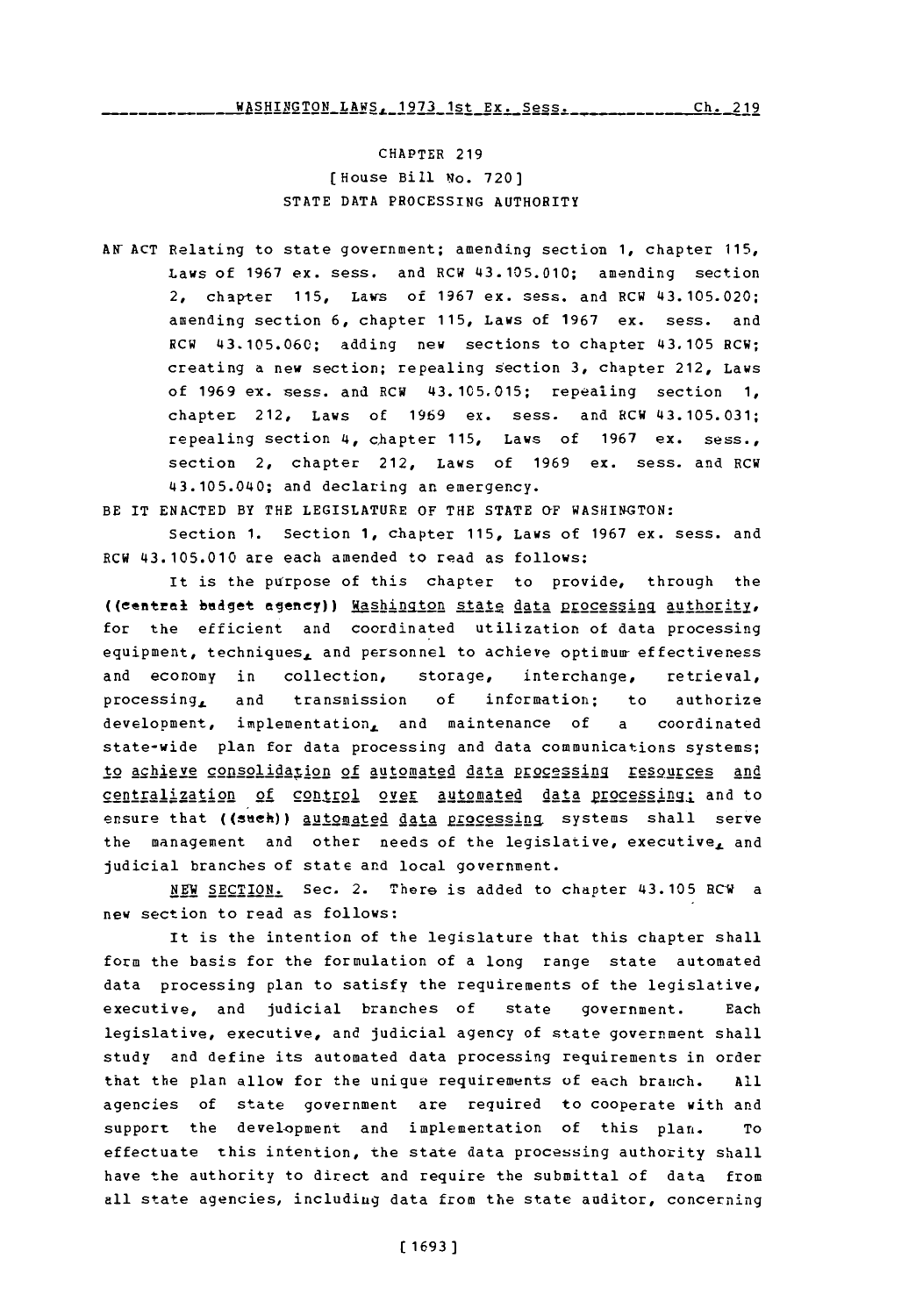Ch. 219 \_\_\_\_\_\_\_\_ WASHINGTON LAWS, 1973 1st **Ex.** Sess.

local government agencies. In addition, the state auditor shall conduct a fiscal-legal audit of the completion of the tasks for the authority specified **by** section **7** of this **1973** amendatory act, and the legislative budget committee, or its successor, shall conduct a performance audit of such tasks.

Sec. **3.** Section 2, chapter **115,** Laws of **1967** ex. sess. and RCW 43.105.020 are each amended to read as follows:

As used in this chapter, unless the context indicates 2oherwise the followig definitions gall **aply:**

111 "Authority" means the Washington state data processing authority geagg y section 5 **of** this **1973** amendatory act:

121 "Automatic data processing" means that method **of** processing information using punch card **(EAM)** and/or electronic **(EDP)** equipment and includes data communication devices used in connection with automatic data processing equipment for the transmission of  $data((\tau))$ :

 $($ ("Committee"; unless otherwise indicated in the context; means the data proeessing advisery eemittee ereated **by** this  $eh$ apter<sub>r</sub>))

**I21** "Local government agencies" includes all municipal and quasi municipal corporations and political subdivisions, and all agencies of such corporations and subdivisions authorized to contract  $separately ((\tau))$ :

**JAj** "Director" means the executive director of the authority:

151 "State agency" means all offices, departments, agencies, institutions, and commissions of state government ((r));

161 "System" means an organized collection of men, machines, and methods to accomplish a specific objective:

171 "Applications system" means a computerized system which 2c92om1ishes a s2 ecfic obiective Ii.e., a paygoll system or **An** inventory system).

NEW SECTION. Sec. 4. There is added to chapter 43.105 RCW a new section to read as follows:

The data processing advisory committee created **by** section **1,** chapter 212, Laws of **1969** ex. sess. is hereby abolished. The staff of such committee and the data processing coordinator and his staff from the office of program planning and fiscal management shall be transferred to the authority, along with such records, files, data, materials, equipment, and supplies as they may possess, within ninety days of the effective date of this **1973** amendatory act.

**NEW SEglON.** Sec. **5.** There is added to chapter 43.1C5- RCW a new section to read as follows:

There is hereby created the Washington state data processing authority consisting of eleven members appointed **by** the governor, and V serving at his pleasure, as follows: Two members who are directors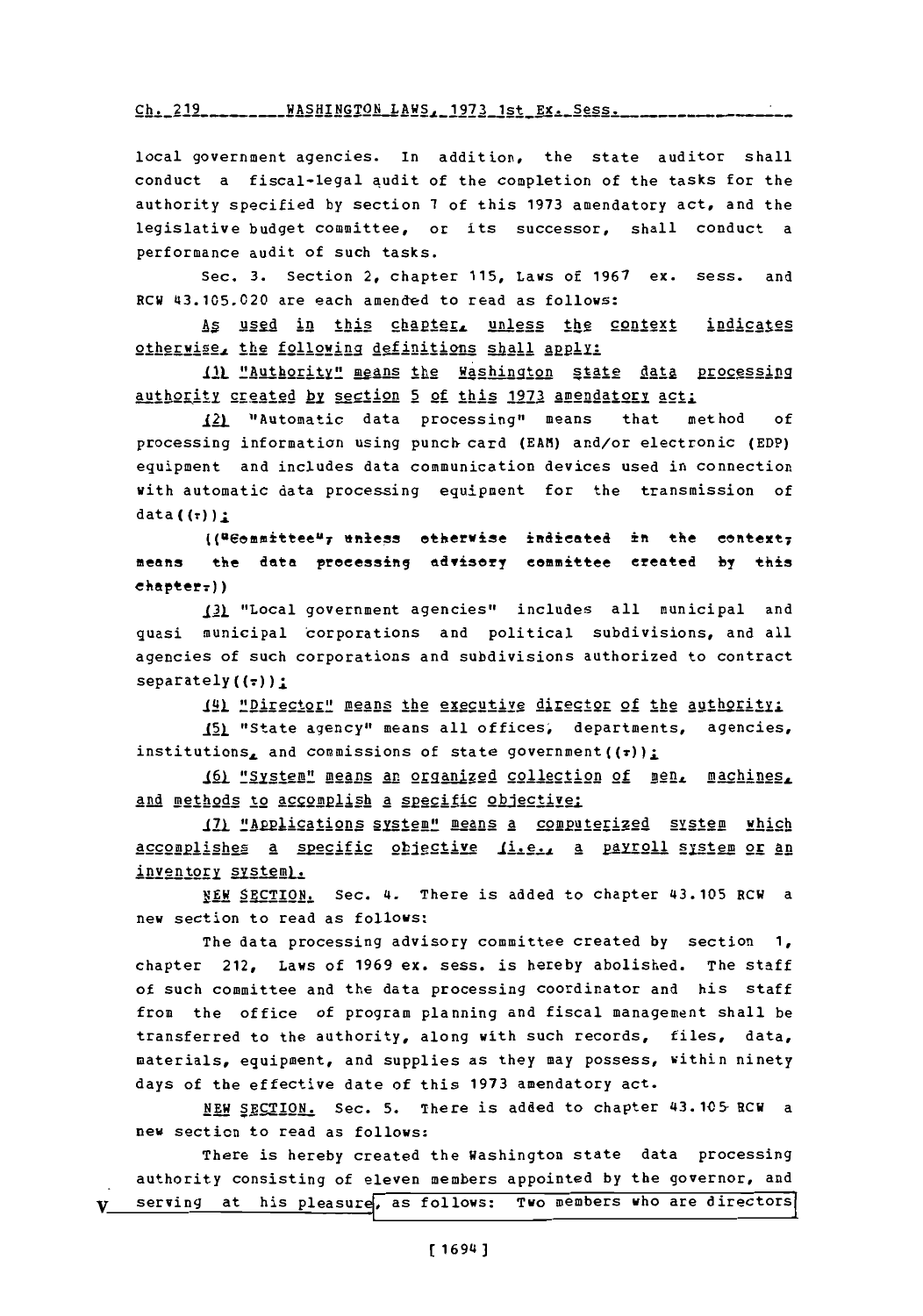or agency supervisors in state government; the lieutenant governor; the state commissioner of public lands; the state auditor; the state superintendent of public instruction; the code reviser; one member representing higher education; and three members representing the private sector. The governor shall make such appointments within thirty days after the effective date of this **1973** amendatory act.

Members of the authority shall not be compensated for service on the authority but shall be reimbursed for subsistence, lodging, and travel expenses as provided in chapter 43.03 RCW, as now or hereafter amended.

The authority shall elect a chairman from among its members and shall appoint an executive director within sixty days after the effective date of this **1973** amendatory act, subject to confirmation **by** a majority vote of the senate.

NEW SECTION. Sec. 6. There is added to chapter 43.105 RCW a new section to read as follows:

The authority shall have the following powers and duties:

**(1)** To study, organize, and/or develop automated data processing systems to serve interagency and intraagency needs of state agencies, to provide services of said nature, and to require the development of interagency automated data processing systems;

(2) To examine the desirability of removing common application systems, such as the payroll application system, from the individual agencies and assigning such functions to a single state agency;

**(3)** To make contracts, and to hire employees and consultants necessary or convenient for the purposes of this chapter, and fix their compensation; to enter into appropriate agreements for the utilization of state agencies and, where deemed feasible **by** the state data processing authority, of local government agencies, and their facilities, services, and personnel in developing and coordinating plans and systems, or other purposes of this chapter; to contract with any and all other governmental agencies for any purpose of this chapter including but not limited to mutual furnishing or utilization of facilities and services or for interagency, intergovernmental, or interstate cooperation in the field of data processing and communications;

(4) To develop and publish standards to implement the purposes of this chapter, including but not limited to standards for the coordinated acquisition and maintenance of data processing equipment and services, requirements for the furnishing of information and data concerning existing data processing systems **by** state offices, departments, and agencies and local government agencies, where deemed feasible **by** the state date processing authority, and standards and regulations to establish and maintain the confidential nature of information insofar as such confidentiality may be necessary for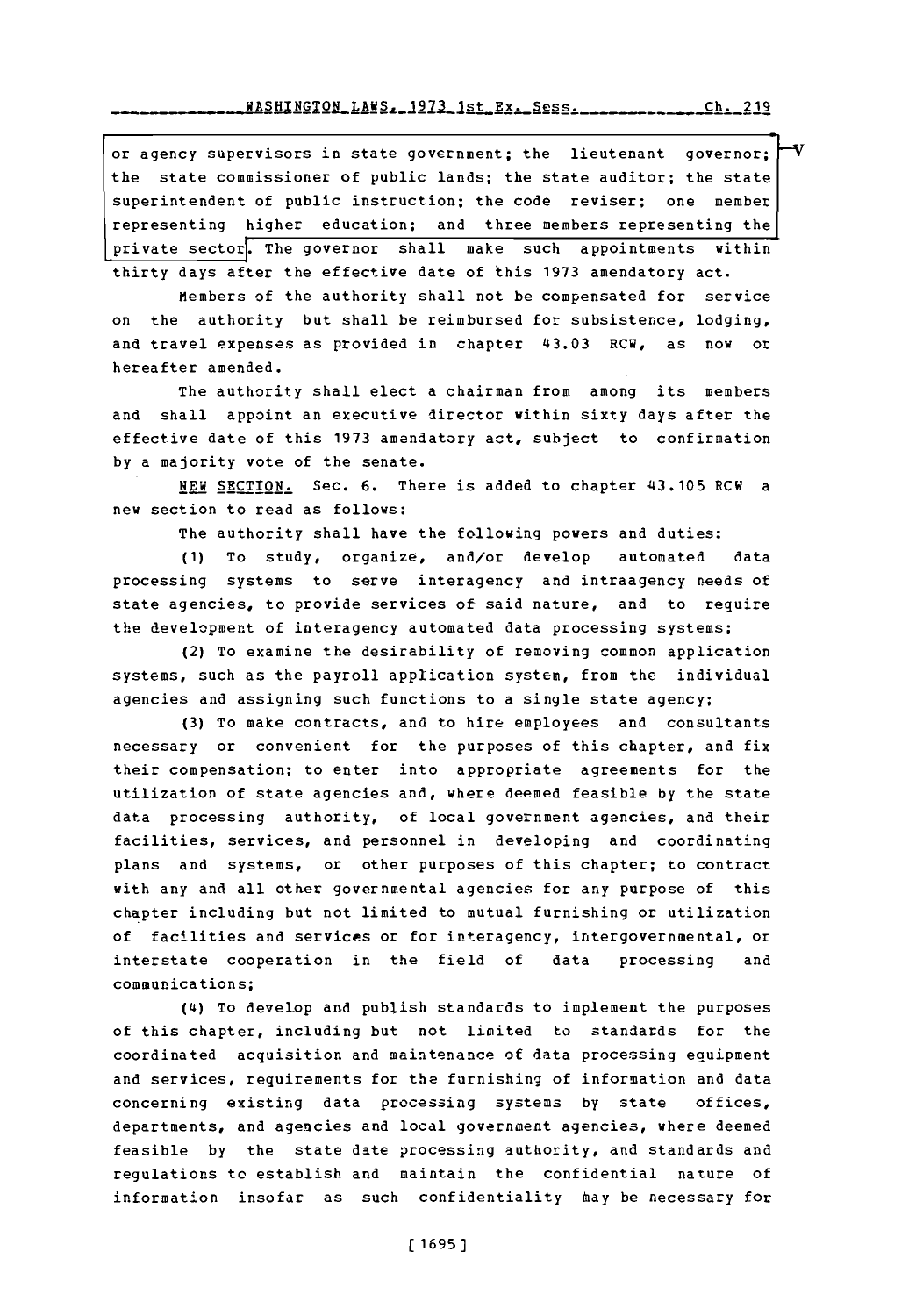Ch. 219 WASHINGTON LAWS, 1973 1st Ex. Sess.

individual privacy and the protection of private rights in connection with data proccessing and communications;

**(5)** To purchase, lease, rent, or otherwise acquire and maintain automatic data processing equipment, or to delegate to other agencies and institutions of state government, under appropriate standards, the authority to purchase, lease, rent, or otherwise acquire and maintain automatic data processing equipment: PROVIDED, That in exercising such authority due consideration and effect shall be given to the overall purpose of this chapter and the statutory obligations, total management, and needs of each agency: PROVIDED, FURTHER, That, agencies and institutions of state government are expressly prohibited from acquiring data processing equipment without such delegation of authority. The acquisition of automatic data processing equipment is exempt, as provided in RCW 43.19.1901, from the provisions of RCW 43.19.190 through 43.19.210;

**(6)** To require the consolidation of computing resources into central data processing service center or to establish central data processing service centers;

**(7)** To develop and maintain all state-wide or interagency data processing policies, standards, and procedures;

**(8)** To delegate to a single agency the responsibility for maintaining interagency applications systems;

**(9)** To provide to state agencies such automatic data processing technical training as is necessary or convenient to implement standardization of automatic data processing techniques;

**(10)** To carry out the tasks assigned in section **7** of this **<sup>1973</sup>** amendatory act and to report periodically and as requested **by** the legislature to the legislature on its progress;

**(11)** To enact such rules and regulations as may be necessary to carry out the purposes of this chapter.

**NEW** SECTION. Sec. **7.** There is added to chapter 43.105 RCW a new section to read as follows:

The authority shall complete the following tasks within the number of days after the effective date of this **1973** amendatory act allotted for each task contingent upon the funding of the authority:

**(1)** Task **1:** Preparation of an organization and staffing plan; to be accomplished within one hundred five days;

(2) Task 2: Staffing of the authority; consisting of the transfer of the data processing advisory committee's staff and the data processing coordinator and his staff to the authority within ninety days; and additional staffing to be accomplished within one hundred fifty days;

**(3)** Task **3:** Formulation, publication, and implementation of automatic data processing language standards; to be accomplished within two hundred forty days;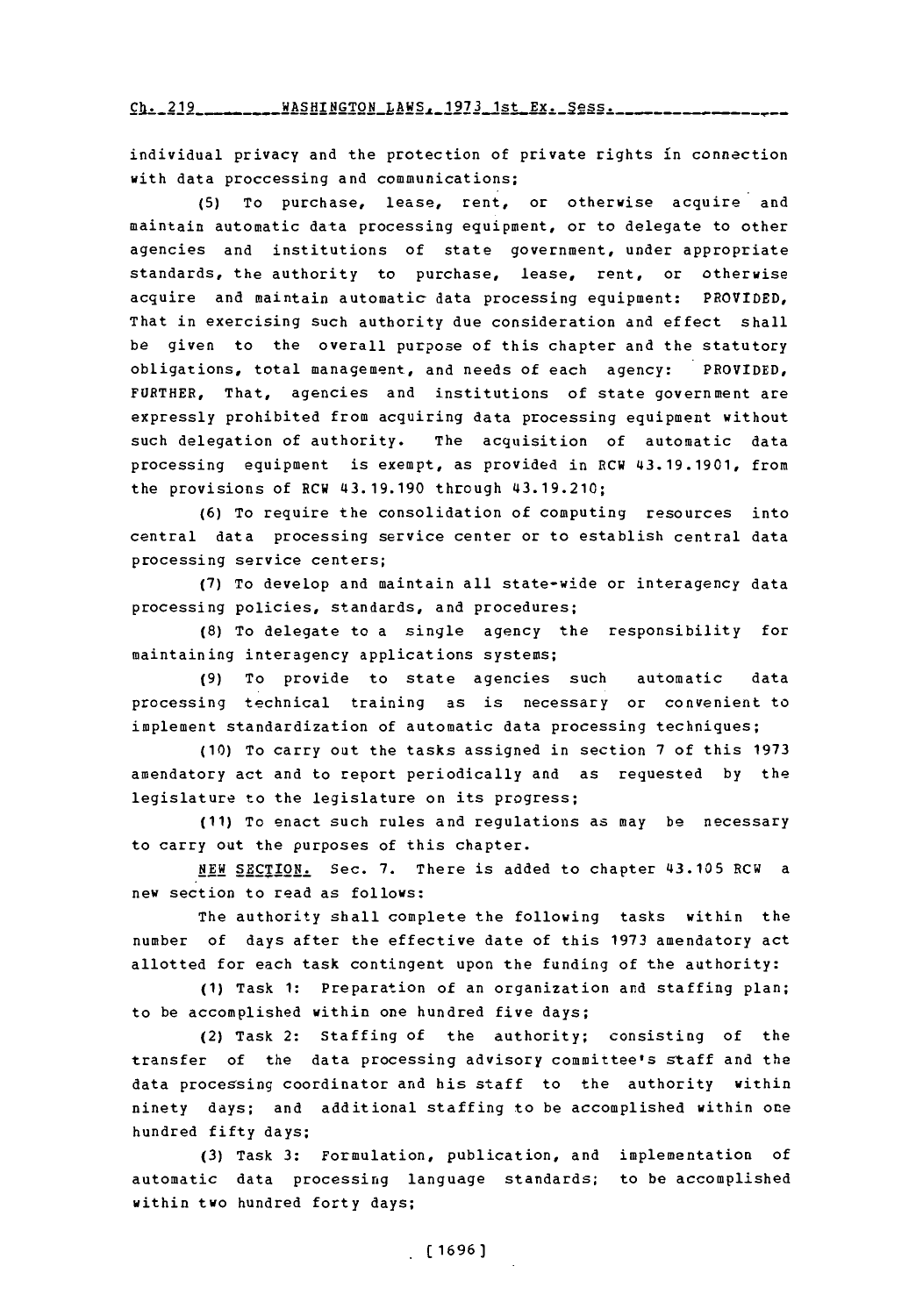fJAqF4TNr.TnN T.AW-1- **1971** 1 t **V.Y CZOQ** rh **91q**

**(4I)** Task **4:** Formulation and implementation of standards for resources utilization reporting, including hardware, software, and personnel; to be accomplished within two hundred seventy days;

**(5)** Task **5:** Formulation and implementation **of** system development standards; to be accomplished within two hundred seventy days;

**(6)** Task **6:** Evaluation of (a) the regional educational computer network study authorized **by** the council of presidents of the institutions of higher education and **(b)** the comprehensive plan for computing in the community colleges adopted **by** the board of community college education; both to be accomplished within three hundred days:

**(7)** Task **7:** Development of a short range resource plan, including a supplemental budget request; to be accomplished within three hundred days;

**(8)** Task **8:** Formulation of agency requirements reporting standards; to be accomplished within three hundred thirty days;

**(9)** Task **9:** Taking inventory of local government automated data processing resources; to be accomplished within three hundred thirty days;

**(10)** Task **10:** Presentation of a preliminary report on thestatus of automated data processing of the institutions of higher education and of Olympia based state agencies with recommendations for consolidation of such resources of the Olympia based state agencies; to be accomplished within three hundred thirty days;

**(11)** Task **11:** Presentation of a progress report on the definition **of** standard common business identifiers; to be accomplished within three hundred sixty days;

(12) Task 12: Presentation of a report on policies and procedures for confidentiality and privacy of data; to be accomplished within three hundred sixty days;

**(13)** Task **13:** Presentation of a preliminary progress report to the governor and to the legislature; to be accomplished within three hundred sixty days;

(14) Task 14: Summarization of consolidated agencies and institutions automated data processing requirements; to be accomplished within three hundred ninety days;

**(15)** Task **15:** Presentation of a budget plan and request for the **1975-1977** fiscal biennium; to be accomplished within four hundred eighty days;

**(16)** Task **16:** Development of an internal performance measurement and auditing system; to be accomplished within five hundred ten days;

**(17)** Task **17:** Development of a standard plan for data center operation; to be accomplished within five hundred forty days;

**(18)** Task **18:** Definition of common application systems; to be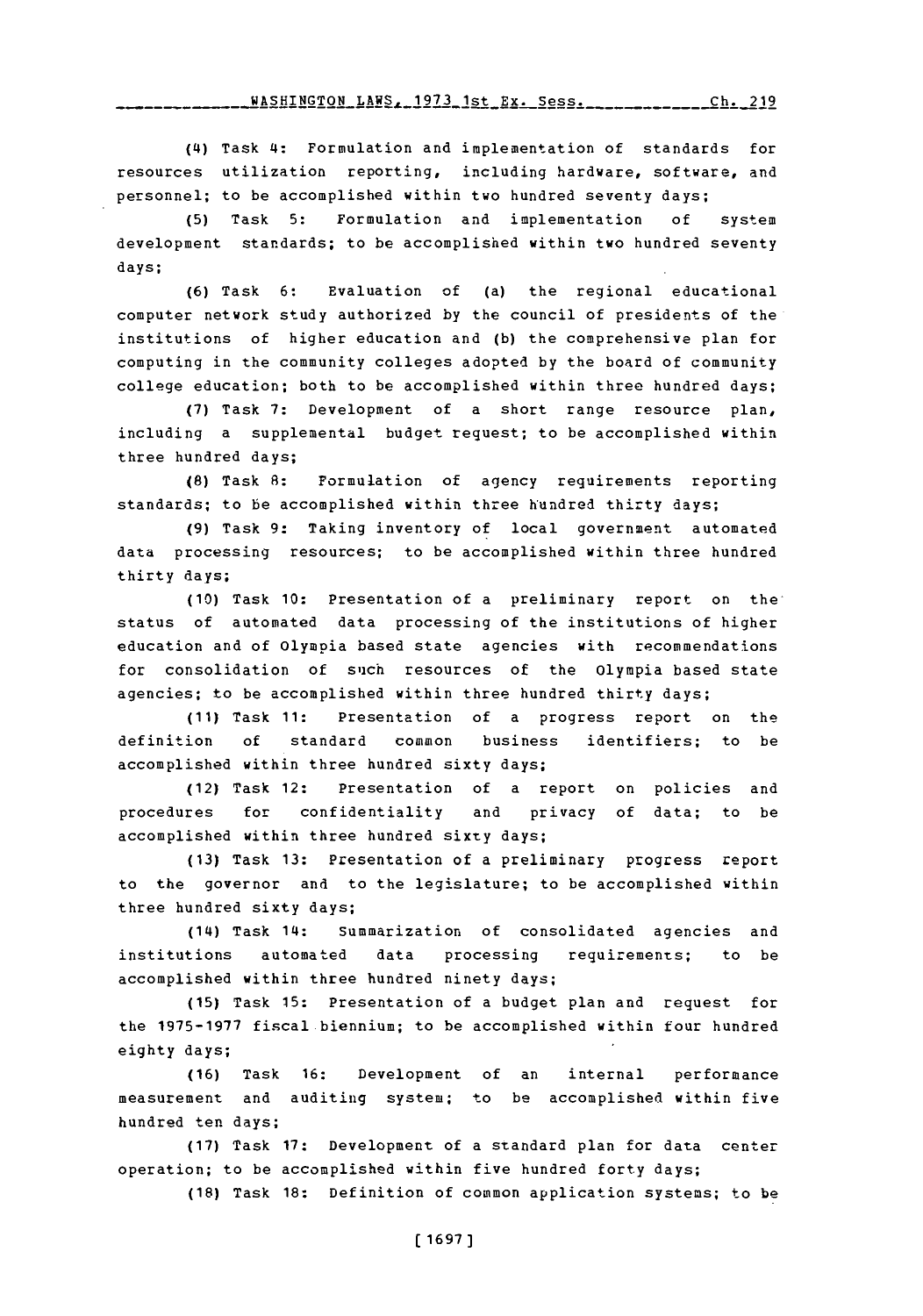Ch. 219 \_\_\_\_\_\_\_ WASHINGTON LAWS, 1973 1st Ex. Sess.

accomplished within five hundred forty days; and

**(19)** Task **19:** Transmittal to the governor and to the legislature, a Washington state comprehensive data processing plan, which includes the recommended organization of all data processing related functions, a recommendation whether the authority should be phased out and all state data processing functions transferred to a single state agency, and development of an orderly plan for implementation of such recommendations; to the governor to be accomplished within five hundred seventy-five days. The legislative budget committee shall report to the legislature ten days prior to the first legislative session in 1974 and yearly thereafter regarding the progress being made **by** the authority in fulfilling the mandates and directives of this act.

NEW SECTION. Sec. 8. There is added to chapter 43.105 RCW a new section to read as follows:

The executive director of the authority shall be responsible for carrying into effect the authority's orders and rules and regulations. The director shall also be authorized to employ such staff as is necessary, including but not limited to two assistant executive directors and a confidential secretary. The director shall be paid such salary as shall be deemed reasonable **by** the state committee on salaries.

Sec. **9.** Section **6,** chapter **115,** Laws of **1967** ex. sess. and RCW **43.105.060** are each amended to read as follows:

State and local government agencies are authorized to enter into any contracts with the ((bedjet direetery as representative **of** the governor7)) authority or its successor which may be necessary or desirable to effectuate the purposes and policies of this chapter or for maximum utilization of facilities and services which are the subject of this chapter.

**NEW SECTION.** Sec. **10.** If any provision of this **1973** amendatory act, or its application to any person or circumstance is held invalid, the remainder of the act, or the application of the provision to other persons or circumstances is not affected.

**NEW** SECTION. Sec. **11.** This **1973** amendatory act is necessary for the immediate preservation of the public peace, health and safety, the support of the state government and its existing public institutions, and shall take effect immediately.

**NEW** SECTION. Sec. 12. The following acts or parts of acts are each hereby repealed:

**(1)** Section **3,** chapter 212, Laws of **1969** ex. sess. and RCW **43. 105. 015;**

(2) Section **1,** chapter 212, Laws of **1969** ex. sess. and RCW **43.105.031; and**

**(3)** Section 4, chapter **115,** Laws of **1967** ex. sess., section 2,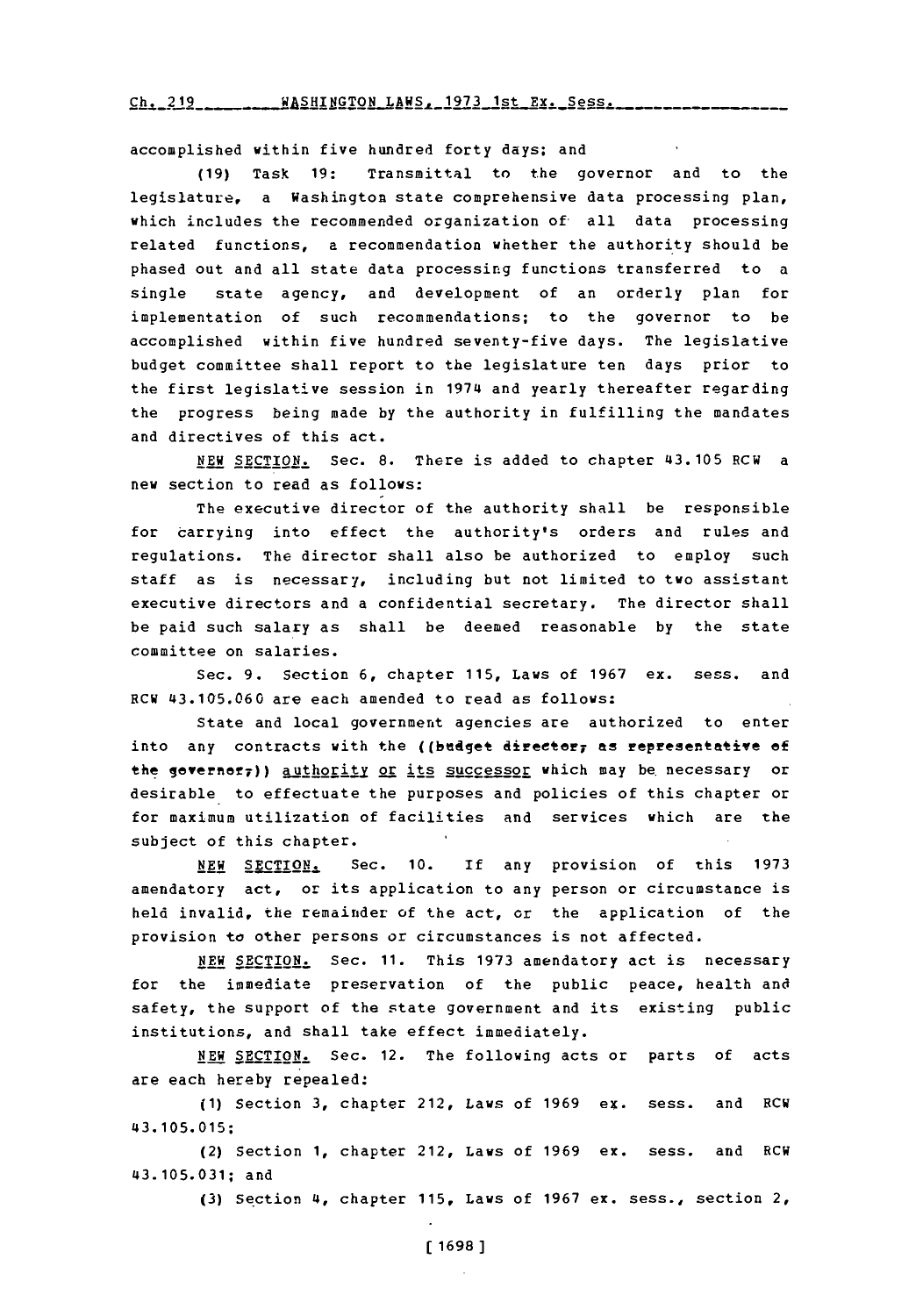chapter 212, Laws of **1969** ex. sess. and RCW 43.105.040. Passed the House April **13, 1973.** Passed the Senate April **13, 1973.** Approved by the Governor April 25, 1973, with the exception of an item in section **5** which is vetoed. Filed in office of Secretary of State April **26, 1973.** Note: Governor's explanation of partial veto is as follows: "I am filing herewith to be transmitted to the House veto of Representatives at the next session of the Legislature, **Message** without my approval as to one item, House Bill 720, entitled:

" **AN ACT** Relating to state government."

House Bill **720** provides for the creation of the Washington State Data Processing Authority. It is the purpose of this act to provide for the coordinated utilization of data processing equipment within state government. **I** am prepared to support this measure as part of the continuing efforts of the Legislature and the Executive **to** address the issues of effective and efficient use of data processing equipment.

Section **5** of House Bill **720** creates an eleven-member Data Processing Authority appointed **by** the Governor and to serve at his pleasure. However, that section then proceeds to describe who some of the members of the authority shall be. Not only is this language ambiguous, but the four state elected officials designated as members of the Data Processing Authority do not effectively represent these state agencies having the major data processing workloads. Accordingly, **I** have vetoed that item in section **5** which specifically designates the members to be appointed to the authority.

In recognition of the concerns and interests of elected officials, **I** intend to appoint the Lieutenant Governor to the Data Processing Authority. In addition, I intend to appoint the Code Reviser to represent legislative data processing activities and a representative for higher education. The remaining positions on the authority will be assigned to five representatives of state government and three representatives from the private sector.

With the exception of this item, the remainder of